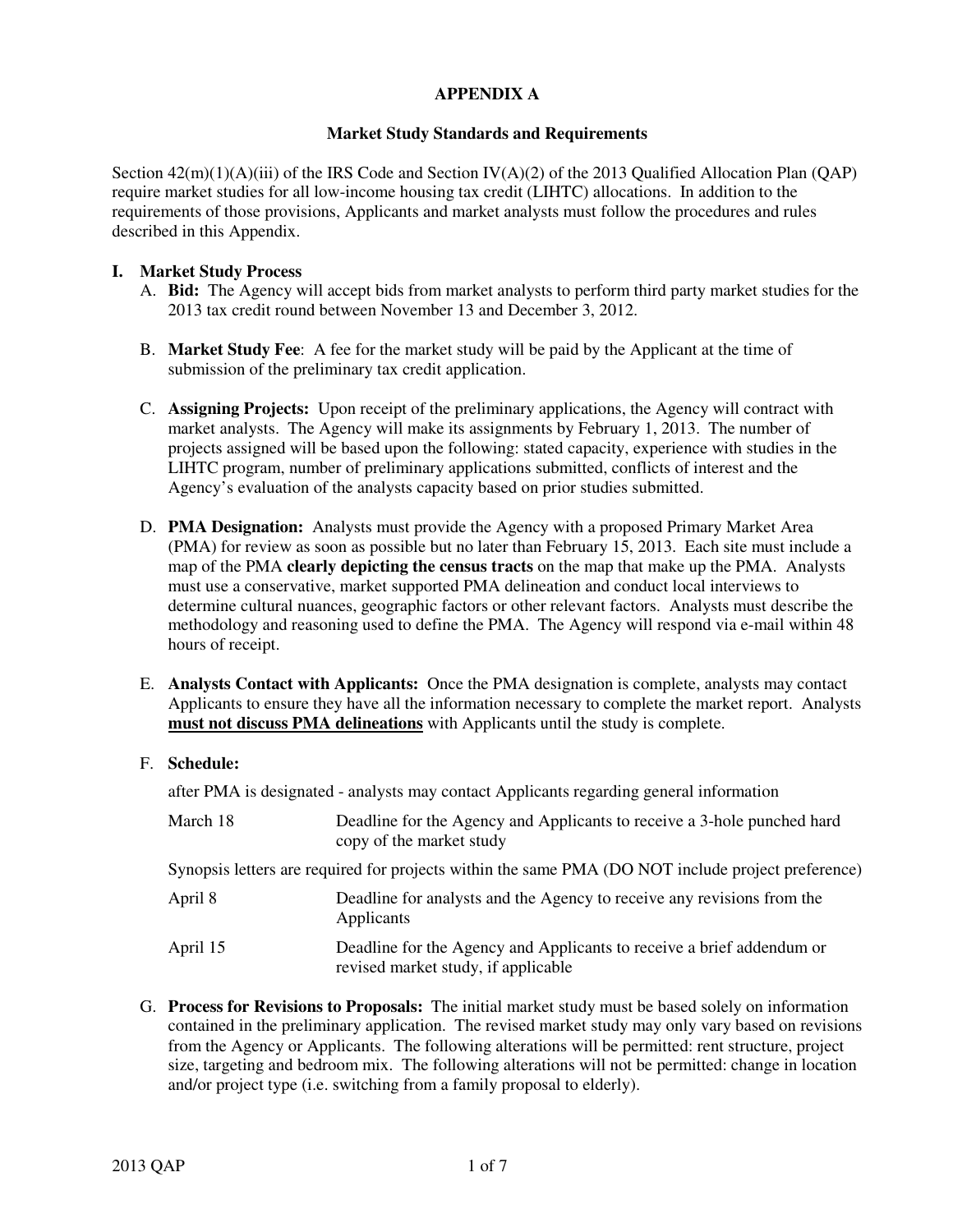### **II. Market Study Requirements**

A completed market study must include the following information:

#### A. **Executive Summary**

- **1.** A brief summary of the proposed project including the population to be served.
- **2.** The overall vacancy rates for all comparable properties in the PMA and the average vacancy rate for LIHTC projects among those comparable properties. See Section H.
- **3.** A table outlining the capture rates determined in Section G(5)(b).
- **4.** Absorption rate for the proposed project to reach stabilized occupancy of 90%.
- **5.** Conclusions about the strength/depth of the market for the project as proposed, including suggested changes.
- **6.** Any recommendations for altering the proposal if analysts feel the project will not reach stabilized occupancy as proposed. Analysts should provide a table reflecting what would be the new capture rate and absorption rate for the recommendation(s). Analysts should not recommend increasing rents or unit mix changes for the purpose of increasing cash flow.
- **7.** A brief discussion of the long term impact of the proposed project on existing or upcoming LIHTC projects in the PMA.

#### B. **Project Description**

- **1.** Project location
- **2.** Construction type (new construction/rehab/adaptive reuse)
- **3.** Occupancy type (family, elderly)
- **4.** Target income group (LIHTC and market rate, if applicable)
- **5.** Special population target (if applicable)
- **6.** Proposed unit mix including bedrooms, bathrooms, square footage, rents, utility allowances Structure type (i.e. townhouse, garden apartment)
- **7.** Existing or proposed project based rental assistance
- **8.** Proposed project amenities (i.e. community building, playground, laundry)
- **9.** Proposed unit amenities (i.e. washer/dryer hookups, dishwasher, etc.)
- **10.** If project is a rehab, include current rental rates, occupancy levels, and proposed scope of work including a dollar amount of investment, if included.

### C. **Site Evaluation**

- **1.** The market analyst **must** physically visit each site and the PMA.
- **2.** Describe physical features of the site and adjacent parcels. Negative attributes of the site must be described in relation to their possible impact on overall project feasibility. This discussion must reflect any negative curb appeal, any problematic surrounding land uses in relation to marketability, lack of transportation, poor amenities, etc. Only include site related pictures, not the surrounding amenities (e.g. grocery stores, etc.), with a description of vantage points.
- **3.** Include a map clearly identifying the location of the proposed project, identifying the closest shopping areas, schools (not applicable for elderly projects), employment centers, medical facilities and other amenities that would be important to the targeted population. Indicate proximity in miles to the proposed project.
- **4.** Include a map identifying existing subsidized low-income rental housing (LIHTC, Rural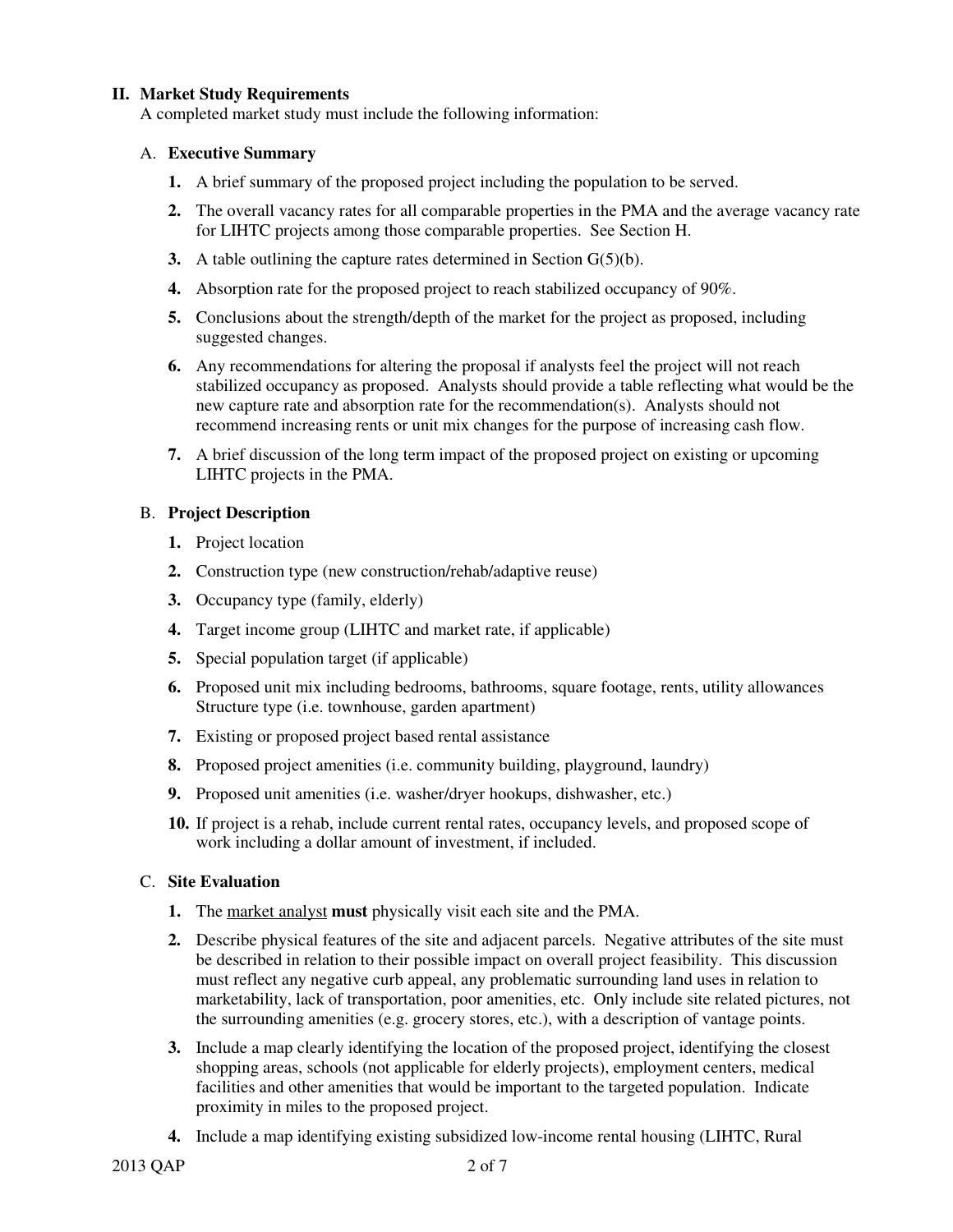Development, public housing, HUD 202, project-based Section 8) within the PMA. Also include projects "in the pipeline" that have received funding but are not yet complete. Indicate proximity in miles of these properties to the proposed project.

D. **Primary Market Area**: Include a map of the PMA, the description of method(s) used and other relevant information listed in Section I(D) above. Secondary market areas are not permitted for purposes of calculating demand.

## E. **Market Area Employment Trends**

- **1.** Employment by industry numbers and percentages (i.e. manufacturing: 150,000 (20%)).
- **2.** Major employers and anticipated expansions, contractions in their workforces, as well as newly planned employers and their impact on employment in the market area.
- **3.** Labor force and unemployment trends for the PMA since 2000 and, where possible, the countytotal workforce figures and number and percentage on both. A narrative analysis of data provided, including discussing the cause for the trend and the overall conclusions. Relate data to the impact on rental housing demand.
- **4.** Analysts should use recent data sources (less than one year old) at the county level (or smaller) where available. Non-traditional data sources are acceptable if identified as such and linked to housing demand.
- F. **Community Demographic Data**: Population and household trends from 2000 and 2010 census including annualized changes. Estimates and projections for 2012 and 2015 must be prepared by a reputable source such as Nielsen, ESRI, NC State Demographic Unit or the State Data Center. Compare historical census trends to projected trends. Analysts should provide the reasoning for any disagreements with these projections, along with substitute projections. Both numbers and percentages must be shown for the data below, including annualized growth figures. Please include a narrative description of the data including significant changes and overall conclusions.

#### **1. Population Trends**

- a. Total Population
- b. Population by age group
- c. Number of elderly and non-elderly (elderly projects only)

#### **2. Household Trends**

- a. Total number of households, average household size and group quarters
- b. Household by tenure; that is, the number of owner and renter households; if appropriate, breakout by elderly and non-elderly
- c. Households by income and by tenure (elderly proposals should reflect the income distribution of elderly households only)
- d. Renter households by number of persons in the household
- G. **Project-Specific Demand Analysis**: Analysts must use the most recent rent and income limits effective at the time market studies (or preliminary applications) are assigned. This information must be obtained from Novogradac's website (http://www.novoco.com/products/rentincome.php).
	- **1. Income Restrictions:** Market studies must evaluate the proposed project based on the occupancy restrictions indicated in the preliminary application. Analysts should be aware of specific income restrictions in the QAP, such as 25% of qualified units affordable to and occupied by those at 30% of area median income.

The study must include data for each income group targeted by the proposed project as described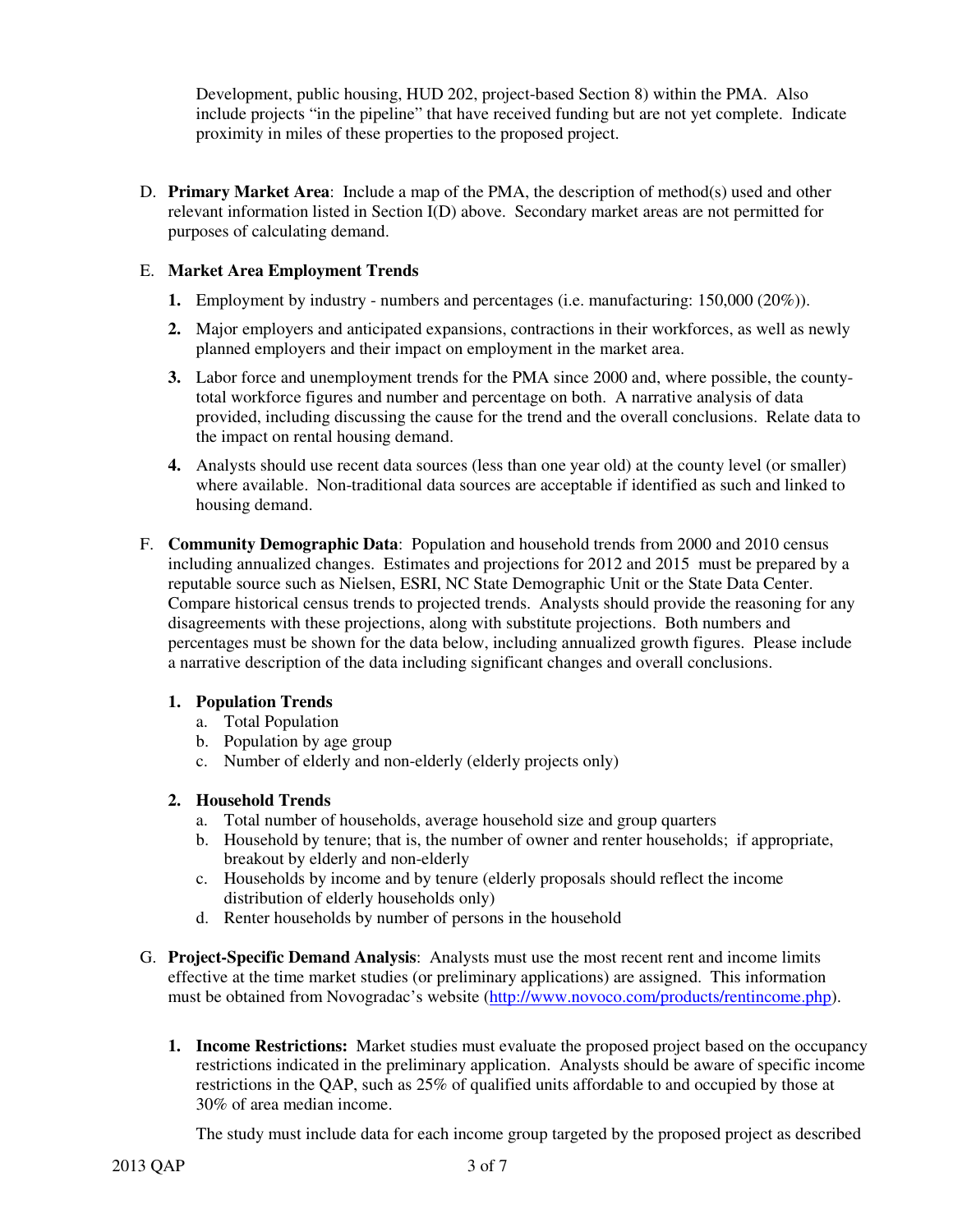in the application. For example, if the proposed project targets households between  $40\%$  to  $50\%$ of the median income and households between 50% to 60% of the median income, demand projections using the methodology below must be provided **for each income group and bedroom size**. Additional data deemed by the analyst to provide further explanation should be referenced in an appendix.

**2. Affordability:** Analysts are required to assume no family households are able to pay more than 35% of gross income towards total housing expenses and that no elderly households are able to pay more than 40% of gross income towards total housing expenses. The demand analysis must clearly indicate the minimum income and maximum income range for each targeted group.

For the maximum household income for one bedroom units the analyst must use the average of one and two person households. For three bedroom units the analyst must use the average of four and five person households. This applies to family projects. For elderly projects, the analyst must use a maximum income based on two person households.

Applications proposing federal project-based rental assistance may only include one demand calculation. The demand analyses must be without the rental assistance. Analysts are required to use the lesser of maximum allowable tax credit rents or the proposed project rents based on income targeting designated in the application.

For proposed projects with market rate units, the analyst must make some reasonable determination of a maximum income level beyond which a household would not likely be a participant in the rental market. The analyst must clearly state the assumptions used in making this determination.

- **3. Demand:** Demand must be derived from the following sources below using data from a reputable source such as Nielsen, ESRI, NC State Demographic Unit or the State Data Center.
	- a. **Demand from New Renter Households: Calculate demand from new income qualified renter households in the PMA.** This must be determined by using the current base year of 2012 projected to 2015**.**

Households projected must be limited to the age and income cohort.The demand for each income group targeted (e.g. 50% of median income) must be shown separately.

- Proposed projects targeting elderly households age 55+ must pull data for age 55 and older. Proposed projects targeting elderly households age 62+ or utilizing the RD/HUD elderly designation must pull data for age 65 and older. (The latter corresponds to Census data breaks; interpolation to age 62 is not acceptable).
- In instances where a significant number (more than 20%) of proposed units are comprised of three-or four-bedroom units, the analyst must refine the demand analysis for those units by factoring in the number of large households (generally 4+ persons).
- b. **Demand from Existing Households:** This source of demand must be derived from the 2010 census or the most recent American Community Survey (ACS).
	- **Rent over-burdened households,** if any, within the age group, income cohorts and tenure (renters) targeted for the proposed project. In order to achieve consistency in methodology, analysts must assume that rent-overburdened analysis includes households paying greater than 35% (general occupancy) or 40% (elderly) of their incomes toward gross rent.
	- **Households living in substandard housing** (units lacking complete plumbing or are overcrowded) must be adjusted for applicable age, income bands and tenure. The analyst must use a conservative, market supported estimate of demand from both households that are rent-overburdened or living in substandard housing.
	- **Income eligible elderly homeowners likely to convert to renting** must not add more than 20% of total demand. For migration purposes in urban markets analysts may add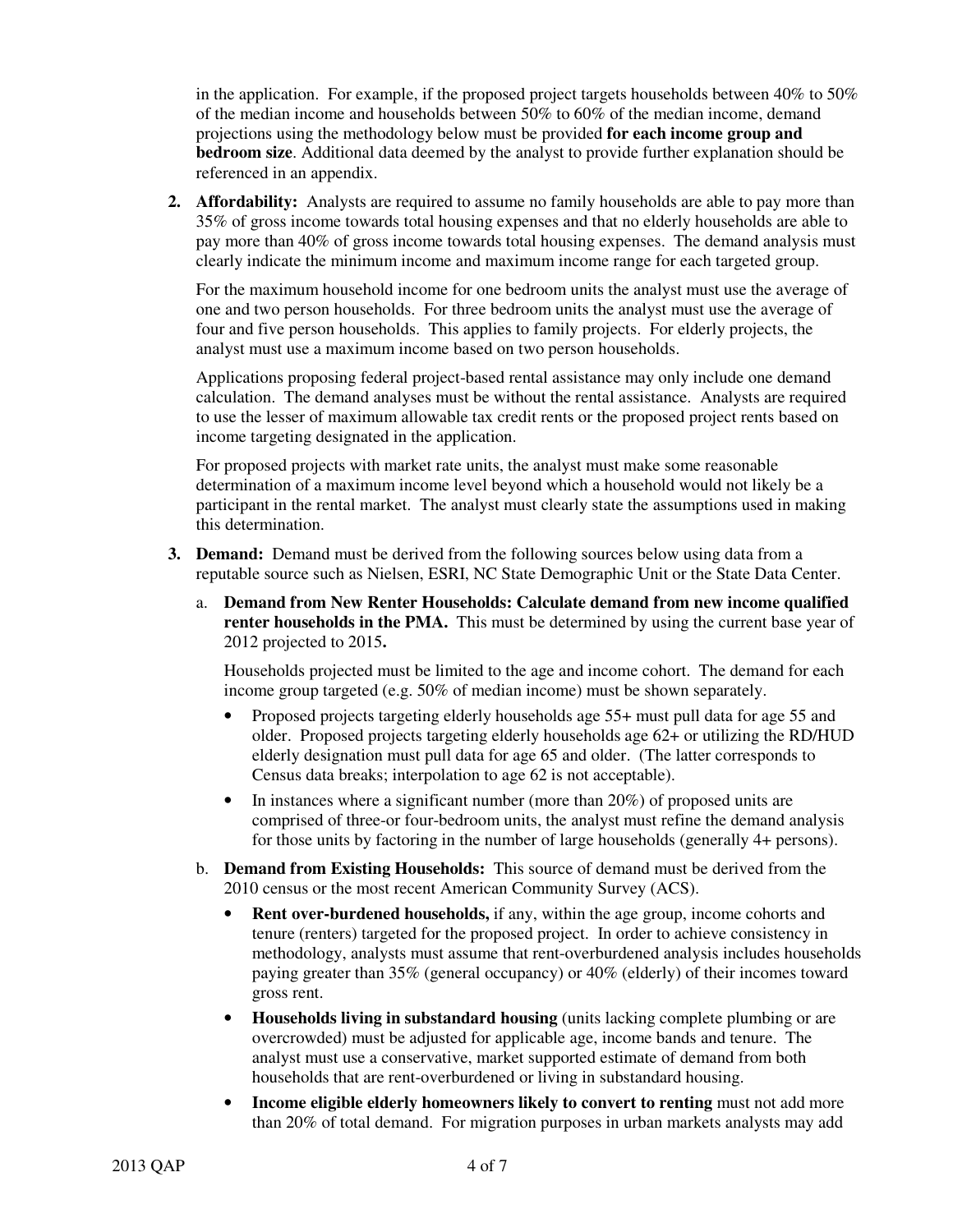up to 2% of income eligible senior homeowners in demand calculations and up to 5% for rural markets. Data from the American Housing Survey and interviews with property managers of active projects regarding renters who have come from homeownership must be used to refine the analysis. Include a narrative of the steps taken in arriving at this demand figure.

• Analysts may not use household turnover rates other than for elderly projects.

# **4**. **Method**

- a**. Demand**: The two overall demand components added together 3(a) and 3(b) above represent demand for the project.
- b**. Supply**: Comparable units (vacant or occupied) funded, under construction or placed in service in 2012 must be subtracted to calculate net demand. Vacancies in projects placed in service prior to 2012 which have not reached stabilized occupancy (i.e. at least 90% occupied) must also be considered as part of the supply. Do not subtract units in existing, stabilized LIHTC properties.
- c**. Capture rate**: calculated by dividing the number of units in the proposed project by net demand. Capture rate analysis must be completed for each targeted income group and bedroom size proposed. The analyst must include a narrative on what the capture rate means for the project proposal (e.g. given the market area, is this the average capture rate or is it one that should cause concern?).

#### **5. Example of Method:**

#### a. **Demand and Net Demand**

|                                                                          | HH at $50\%$         | HH at $60\%$ of      | <b>Overall Demand</b> |
|--------------------------------------------------------------------------|----------------------|----------------------|-----------------------|
|                                                                          | <b>Median Income</b> | <b>Median Income</b> |                       |
|                                                                          | (min. income to      | (min. income to      |                       |
|                                                                          | max. income)         | max. income)         |                       |
| <b>Demand from New Households</b>                                        |                      |                      |                       |
| (age and income appropriate)                                             |                      |                      |                       |
| ┿                                                                        |                      |                      |                       |
| <b>Demand from Existing Households</b><br>Rent-Overburdened              |                      |                      |                       |
| ٠                                                                        |                      |                      |                       |
| <b>Demand from Existing Households</b><br>Renters in Substandard Housing |                      |                      |                       |
| +                                                                        |                      |                      |                       |
| <b>Demand from Existing Households</b>                                   |                      |                      |                       |
| Elderly Homeowner Turnover (if                                           |                      |                      |                       |
| applicable)                                                              |                      |                      |                       |
|                                                                          |                      |                      |                       |
| <b>Total Demand</b>                                                      |                      |                      |                       |
|                                                                          |                      |                      |                       |
| <b>Supply</b>                                                            |                      |                      |                       |
| (As indicated in Section II(G)(4)(b))                                    |                      |                      |                       |
|                                                                          |                      |                      |                       |
| <b>Net Demand</b>                                                        |                      |                      |                       |

#### b. **Net Demand and Capture Rates**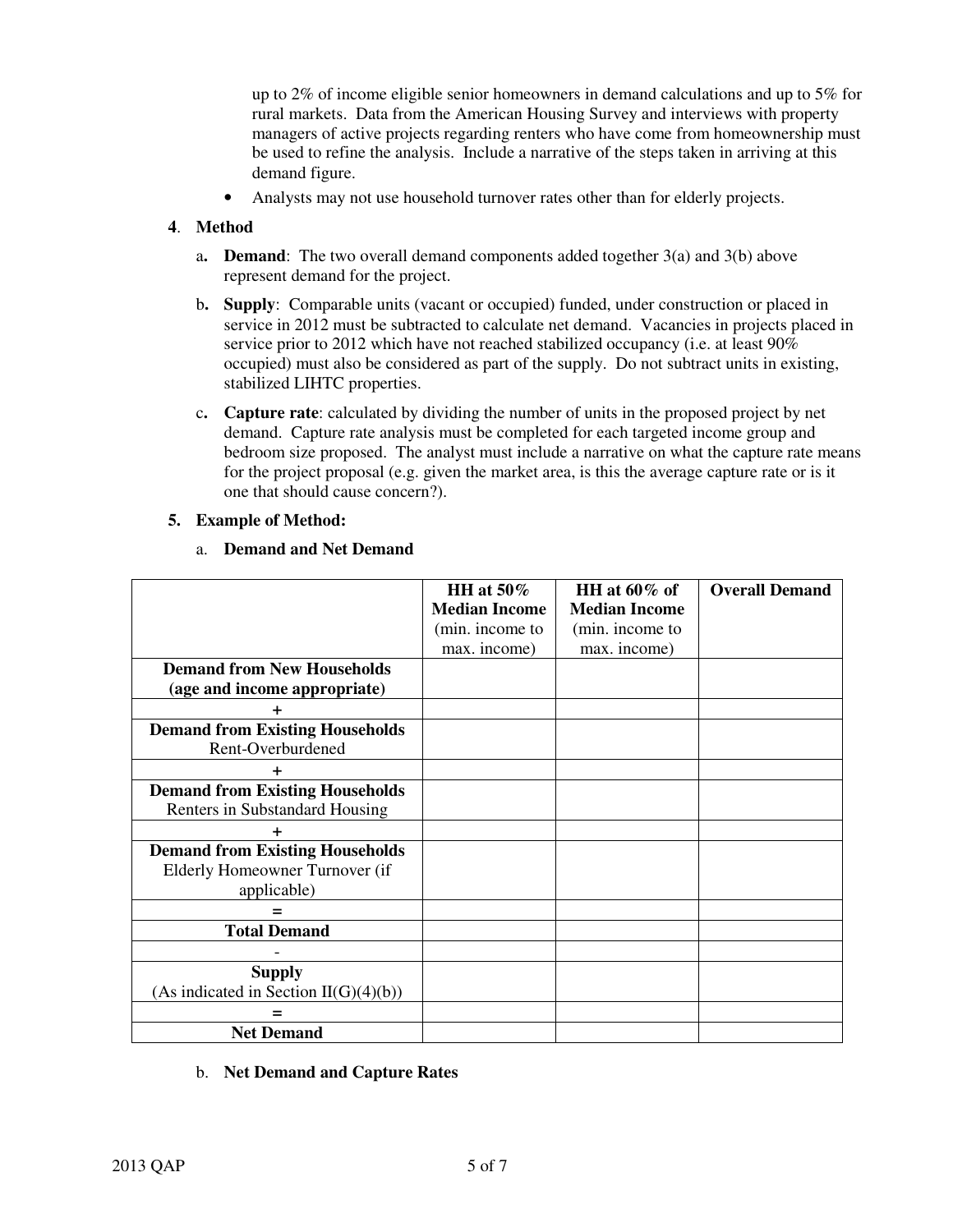| <b>Bedrooms</b>       | <b>Total</b>  | <b>Supply</b> | <b>Net</b>    | <b>Units</b>    | Capture |
|-----------------------|---------------|---------------|---------------|-----------------|---------|
|                       | <b>Demand</b> |               | <b>Demand</b> | <b>Proposed</b> | Rate    |
| 1 Bedroom at $\_\%$   |               |               |               |                 |         |
| AMI                   |               |               |               |                 |         |
| 2 Bedroom at $\_\%$   |               |               |               |                 |         |
| AMI                   |               |               |               |                 |         |
| 3 Bedroom at $\_\_\%$ |               |               |               |                 |         |
| AMI                   |               |               |               |                 |         |
| 4 Bedroom at ___ %    |               |               |               |                 |         |
| AMI                   |               |               |               |                 |         |
| <b>Market Rate</b>    |               |               |               |                 |         |
| Overall               |               |               |               |                 |         |

**6. Absorption rate** is the estimated time needed to reach 90% occupancy. The absorption rate determination should take into consideration the overall estimate of new household growth, the available supply of competitive units, observed trends in absorption of comparable units and the availability of subsidies and rent specials. The absorption period starts as soon as the first units are released for occupancy. If a comparable project's absorption rate is unusually rapid, the analyst must research and state the reason.

## H. **Supply Analysis (Comparable Rental Projects)**

- **1**. a. The analyst must determine which properties in the PMA are most comparable to the proposed project (Comps - defined as properties similar to the proposed in terms of rents, unit size and amenities in the PMA which can include both market rate and LIHTC properties). Elderly projects cannot be included as Comps for family projects. When including family projects as Comps in elderly proposals, only use "like" units that are directly comparable to the subject. Representative sample/survey of the PMA rental stock should be included in an appendix. Provide the overall vacancy rates for all Comps in the PMA. In the case of proposed rural projects where a sufficient number of Comps do not exist, include data on at least three (3) projects in adjacent markets with similar characteristics.
	- b. Separate out LIHTC properties among the Comps in the PMA and provide the overall vacancy rates for such properties. Do not include vacancy data for assisted properties (RHS, Section 8) if the proposed project is not receiving rental assistance.
	- c. Analysts should provide an explanation of vacancy rates that he or she feels are not indicative of the market. For example, a Comp may have occupancy problems due to poor management.

Analysts must contact all Comps and indicate the date, the person they made contact with and how contact was made. Indicate all Comps on a map of the PMA.

- **2**. Specifically describe the proposed project's long term impact on existing or awarded LIHTC properties. For example, the analyst may conclude that lower rents and/or better amenities will likely lead some tenants to relocate to the proposed project. Vague comments such as "may have a limited effect" do not meet this requirement.
- **3.** The following information must be included for each Comp:
	- a. Name, address and phone number of the comparable property
	- b. Photograph
	- c. Breakdown of unit sizes by bedroom count
	- d. Square footage for each unit type
	- e. Monthly rents and what utilities are included in the rent
	- f. Concessions given, if any
	- g. Year built